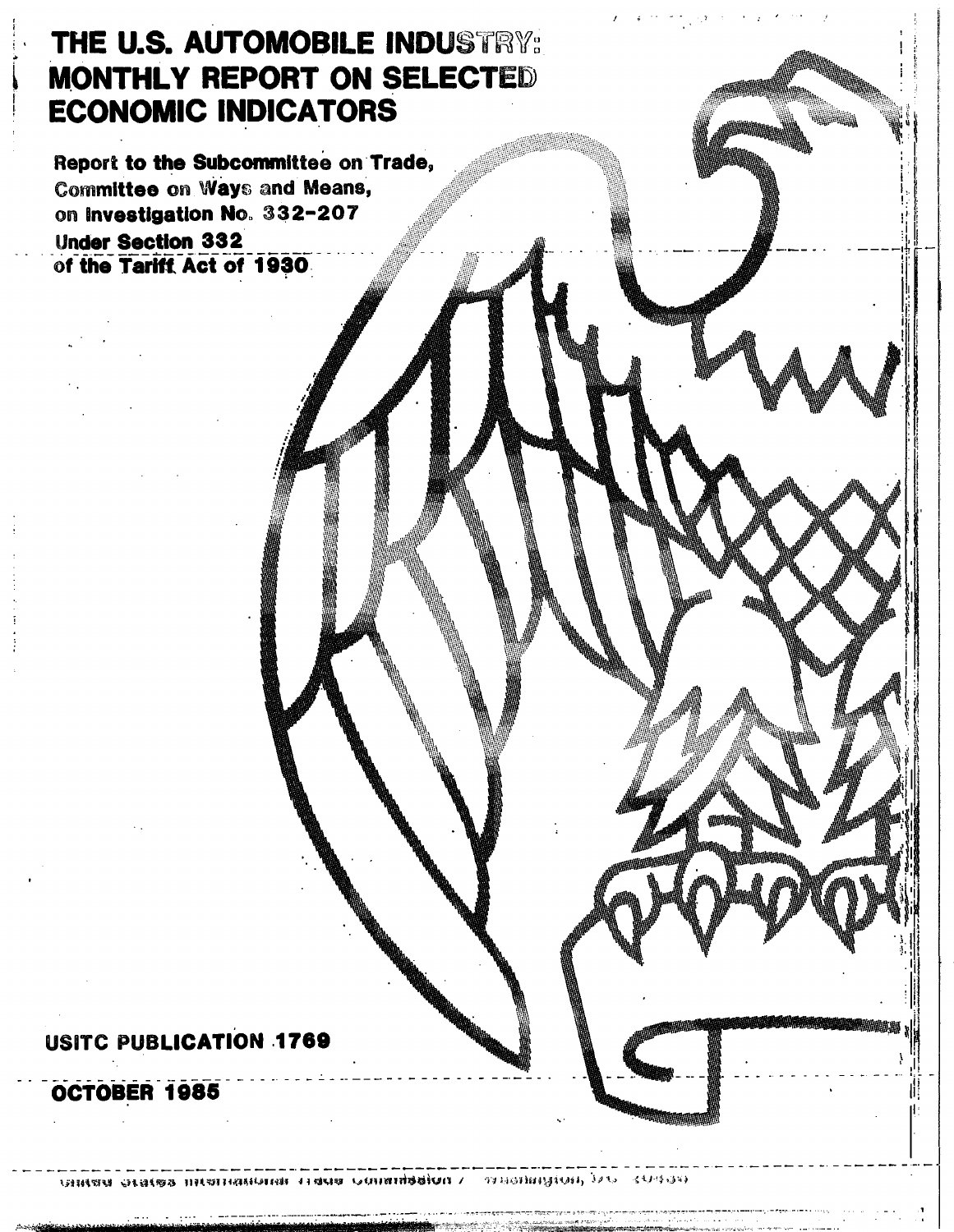## UNITED STATES INTERNATIONAL TRADE COMMISSION

### **COMMISSIONERS**

Paula Stern, Chalrwoman Susan W. Liebeler, Vice Chairman. Alfred E. Eckes **Seeley G. Lodwick** David B. Rohr

This report was prepared principally by

Jim McElroy and John Creamer

Machinery and Transportation Equipment Branch Machinery and Equipment Division

> Office of Industries Erland Heginbotham, Director

Address all communications to Kenneth R. Mason, Secretary to the Commission United States International Trade Commission

Weshington, DC 20436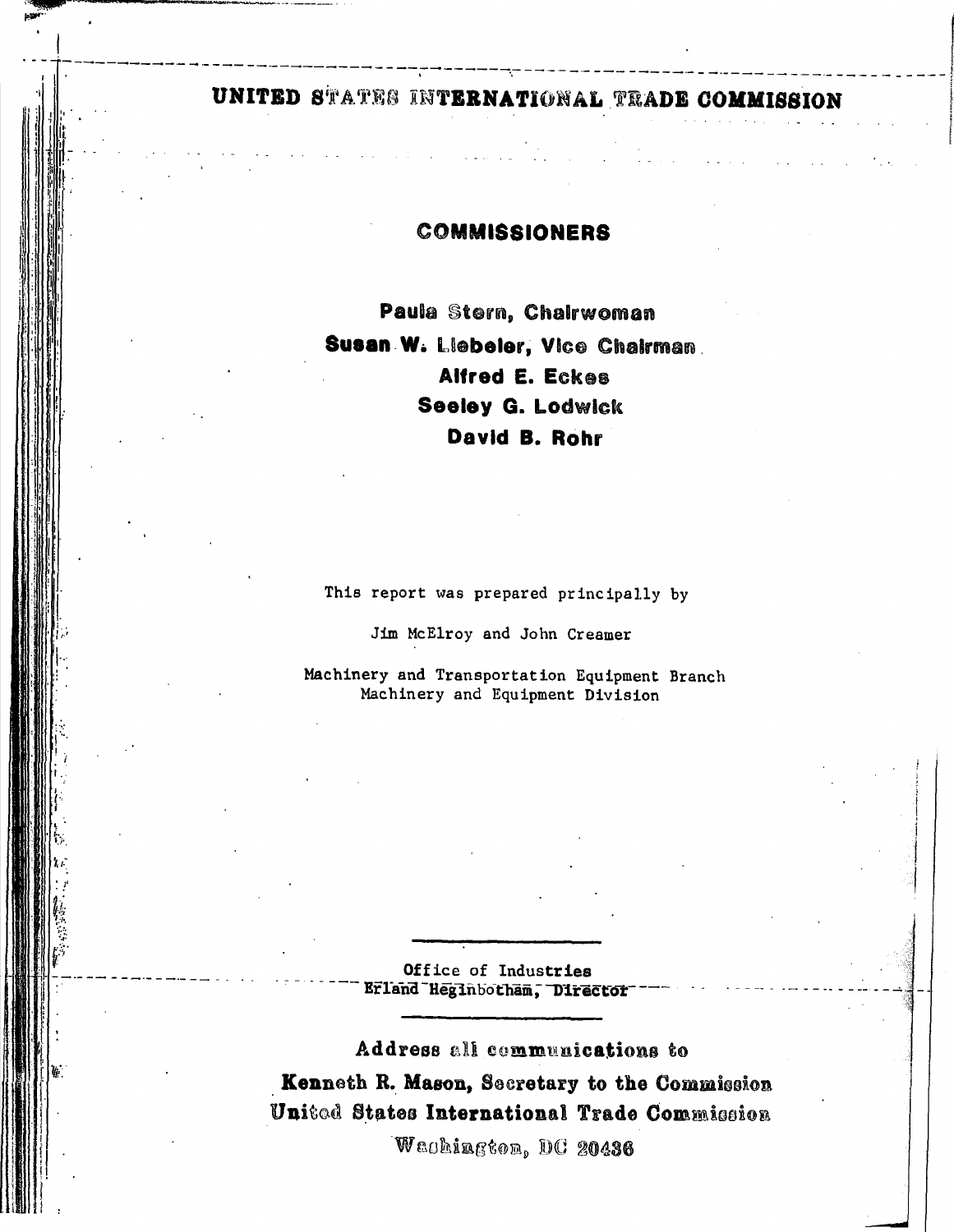#### CONTENTS

Page

### **Tables**

|    | 1. New passenger automobiles: U.S. retail sales of domestic production,<br>production, inventory, days' supply, and employment, by specified                                                                                                                                                                                                              |    |
|----|-----------------------------------------------------------------------------------------------------------------------------------------------------------------------------------------------------------------------------------------------------------------------------------------------------------------------------------------------------------|----|
| 2. | New passenger automobiles: U.S. imports for consumption, by principal                                                                                                                                                                                                                                                                                     |    |
| 3. | Lightweight automobile trucks and bodies and cab/chassis for light-<br>weight automobile trucks: U.S. imports for consumption, by<br>principal sources and by specified periods, September 1983-                                                                                                                                                          |    |
| 4. | New passenger automobiles: U.S. exports of domestic merchandise,<br>by principal markets and by specified periods, September 1983-                                                                                                                                                                                                                        |    |
|    |                                                                                                                                                                                                                                                                                                                                                           |    |
| 5. | Lightweight automobile trucks and bodies and cab/chassis for light-<br>weight automobile trucks: U.S. exports of domestic merchandise,<br>by principal markets and by specified periods, September 1983-<br>$\mathsf{Augus}$ $\mathsf{t}$ , $1985$ manusakannan manusakan manusakan manusakan manusakan manusakan manusakan manusakan manusakan manusakan | 5  |
| 6. | New passenger automobiles: Sales of domestic and imported passenger<br>automobiles and sales of imported passenger automobiles as a percent<br>of total U.S. sales, by specified periods, 1984 and 1985                                                                                                                                                   | 6  |
| 7. | New passenger automobiles: Price indexes, by specified periods,                                                                                                                                                                                                                                                                                           | 6. |
| 8. | New passenger automobiles: Retail price changes in the U.S. market                                                                                                                                                                                                                                                                                        | 7  |
| 9. | Manufacturers' suggested retail prices of selected U.S. and Japanese<br>automobiles, April 1981-October 1985-                                                                                                                                                                                                                                             | 8  |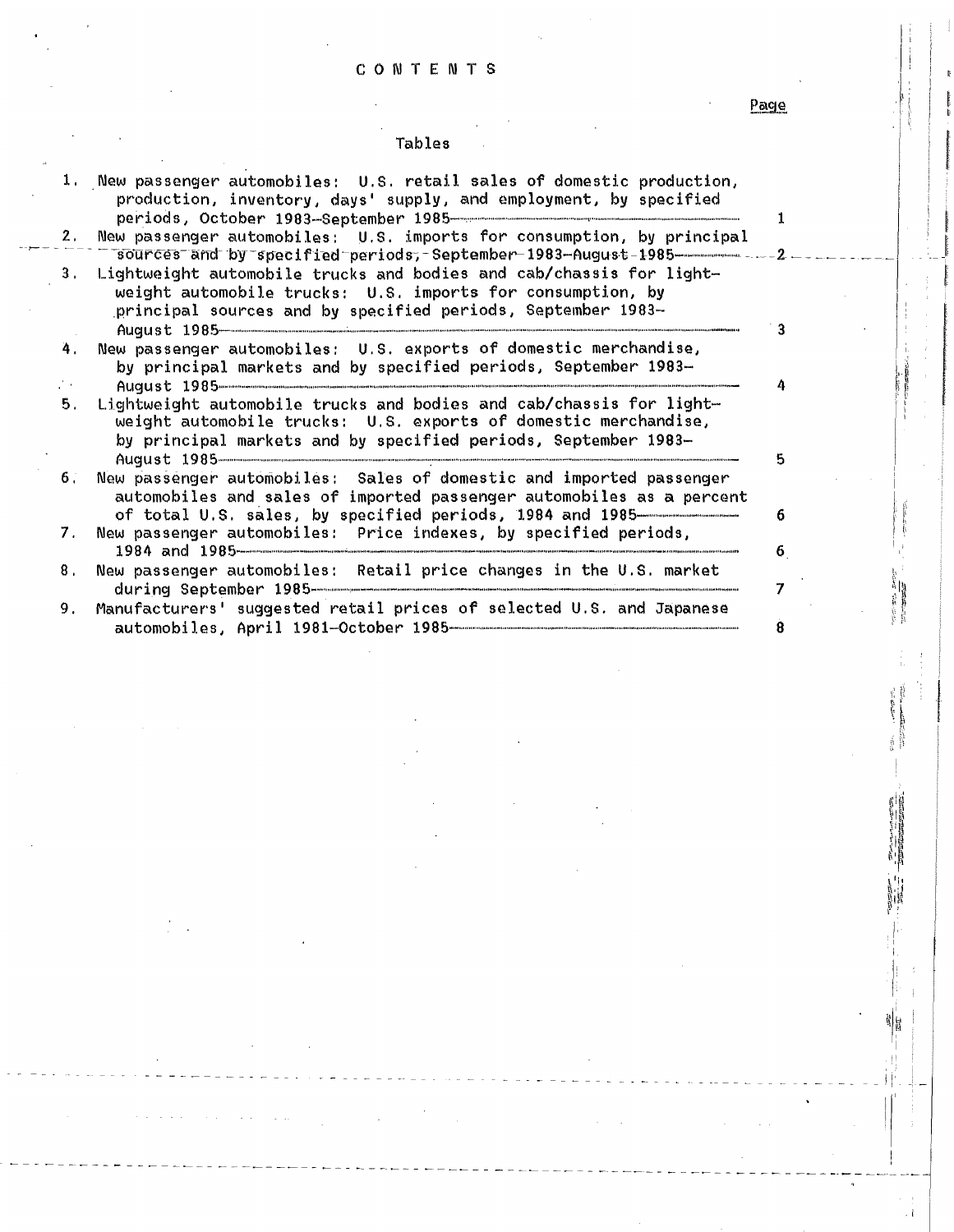Table 1.——New passenger automobiles: U.S. retail sales of domestic<br>production, production, inventory, days' supply, and employment, by<br>specified periods, October 1983—September 1985

|                                                                                                                                                                                                                                         |                | 1984 and 1985 |                                       | 1983 and 1984  |                            |  |
|-----------------------------------------------------------------------------------------------------------------------------------------------------------------------------------------------------------------------------------------|----------------|---------------|---------------------------------------|----------------|----------------------------|--|
| Item                                                                                                                                                                                                                                    | August<br>1985 | 1985          | :September : Oct. 1984-<br>Sept. 1985 | Sept.<br>.1984 | $Oct. 1983-$<br>Sept. 1984 |  |
| Retail sales of domes-                                                                                                                                                                                                                  |                |               |                                       |                |                            |  |
| tic production:                                                                                                                                                                                                                         |                |               |                                       |                |                            |  |
| Subcompact-------------------------                                                                                                                                                                                                     | 205:           | 228:          | 2,250:                                | 168            | 2,157                      |  |
|                                                                                                                                                                                                                                         | 124:           | 138 :         | 1,547:                                | 95             | 1,293.                     |  |
| Intermediate------------                                                                                                                                                                                                                | 248:           | 278           | 2,637:                                | 161            | 2,498                      |  |
|                                                                                                                                                                                                                                         | 81             | 95            | 1,021                                 | 79             | 1,101                      |  |
|                                                                                                                                                                                                                                         | 99             | 116:          | 1,026                                 | 73             | 1,018                      |  |
|                                                                                                                                                                                                                                         | 758 :          | 854 :         | 8,481:                                | 576:           | 8,067                      |  |
| Production:                                                                                                                                                                                                                             |                |               |                                       |                |                            |  |
| Subcompact-----------------------                                                                                                                                                                                                       | 120            | 126:          | 1,535:                                | 127            | 1,644                      |  |
|                                                                                                                                                                                                                                         | 120:           | 162:          | 1,950:                                | 129            | 1,953                      |  |
| Intermediate-----------------                                                                                                                                                                                                           | 207 :          | 236           | 3,064                                 | 181            | 2,714                      |  |
| Standard                                                                                                                                                                                                                                | 40             | 44            | 830 :                                 | 66             | 655                        |  |
| Luxury-communication-communication                                                                                                                                                                                                      | 66 :           | 63            | 886                                   | 50             | 686                        |  |
| Total <del> compression</del>                                                                                                                                                                                                           | 553            | 630           | 8,266                                 | 554 :          | 7,652                      |  |
| Inventory:                                                                                                                                                                                                                              |                |               |                                       |                |                            |  |
| Subcompact---------------------                                                                                                                                                                                                         | 288            | 239           |                                       | 274:           |                            |  |
| Compact-                                                                                                                                                                                                                                | 336:           | 257:          | $\frac{1}{1}$ /                       | 340:           | $\frac{1}{1}$              |  |
| Intermediate                                                                                                                                                                                                                            | 536:           | 443           | $\overline{1}$ /                      | 364:           | $\overline{1}$ /           |  |
|                                                                                                                                                                                                                                         | 206            | 161           | $\frac{1}{2}$                         | 177            | $\frac{1}{2}$              |  |
|                                                                                                                                                                                                                                         | 213            | 178           | 1/                                    | 121            | 1/                         |  |
|                                                                                                                                                                                                                                         | 1,580          | $1,277$ :     | 1/                                    | 1,277          | 1/                         |  |
| Days' supply: 2/                                                                                                                                                                                                                        |                |               |                                       |                |                            |  |
|                                                                                                                                                                                                                                         | 67             | 51:           | $\overline{1}$                        | 63             | 1/                         |  |
| Compact-                                                                                                                                                                                                                                | 63             | 45 :          | $\overline{1}$ /                      | 63             |                            |  |
| Intermediate----------------                                                                                                                                                                                                            | 62             | 49 :          | 1/                                    | 54             | $\frac{1}{2}$              |  |
|                                                                                                                                                                                                                                         | 63             | 58            | 1/                                    | 56             | $\overline{1}$ /           |  |
| Luxury-communication-communication                                                                                                                                                                                                      | 73             | 64 :          | 1/                                    | 46             | 1/                         |  |
| $Total$ $-$                                                                                                                                                                                                                             | 64             | 51            | 1/                                    | 57:            | 1/                         |  |
| Employment: 3/                                                                                                                                                                                                                          |                |               |                                       |                |                            |  |
| Total employees----------                                                                                                                                                                                                               | $4/864$ :      | 5/856:        | $\overline{1}$ /                      | $6/859$ :      | 1/                         |  |
| Production workers——: $\frac{4}{665}$ : $\frac{5}{657}$ :                                                                                                                                                                               |                |               | $\frac{1}{2}$                         | $6/655$ :      | $\overline{1}$             |  |
| Layoffs 7/                                                                                                                                                                                                                              | 39:            | 38:           | 1/                                    | 60             | $\frac{1}{2}$              |  |
| $1/$ Not applicable.<br>2/ Days' supply is an average for each class size which is determined by the<br>previous month's retail sales.<br>3/ Employment data are for SIC 371 (motor vehicles and motor vehicle<br>equipment).           |                |               |                                       |                |                            |  |
| 4/ Data are for July 1985, revised.<br>5/ Data are for August 1985.<br>6/ Data are for August 1984, revised.<br>7/ Layoffs are the number of UAW members on indefinite layoff from U.S. auto                                            |                |               |                                       |                |                            |  |
| plants as of the end of each specified period.<br>Source: Retail sales and production, Data Resources, Inc. Auto<br>Information Bank; days' supply and inventory, <u>Automotive News</u> ; and employment,<br>U.S. Department of Labor. |                |               |                                       |                |                            |  |

تستأنيها والأسام والمساحل والمستعدد والمستواطئ

i<del>na</del> m  $\neg\neg g$  **Collage** 

點

 $\sim$  1

কেতাকা

 $\mathbf 1$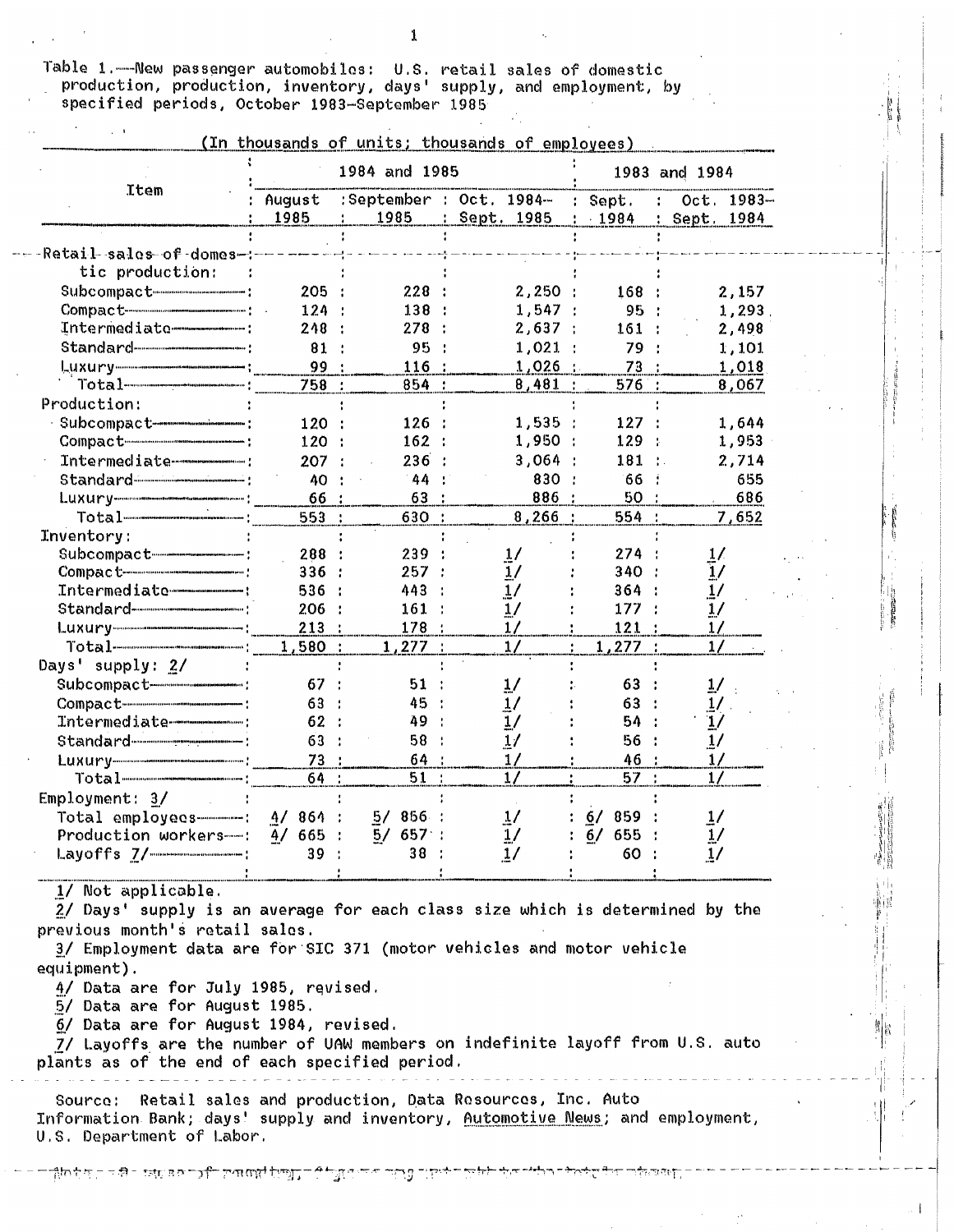Table 2.— New passenger automobiles: U.S. imports for consumption, by principal sources and by specified periods, September 1983-August 1985 1/

|                                                                         |                         | 1984-85 | 1983-84                              |   |                       |                 |  |               |
|-------------------------------------------------------------------------|-------------------------|---------|--------------------------------------|---|-----------------------|-----------------|--|---------------|
| Source                                                                  | July                    |         | Aug.                                 |   | : Sept. 1984-         | Aug.            |  | : Sept. 1983- |
|                                                                         | 1985                    |         | 1985                                 |   | Aug. 1985             | 1984            |  | Aug. 1984     |
|                                                                         |                         |         |                                      |   | Quantity (units)      |                 |  |               |
|                                                                         |                         |         |                                      |   |                       |                 |  |               |
|                                                                         | 211,713:                |         | 208,899                              |   | 2, 212, 347 :         | 168,850:        |  | 1,948,397     |
|                                                                         | 69,854:                 |         | 75,551                               |   | 1,067,868             | 79,145:         |  | 1,010,346     |
| West Germany----------                                                  | 35,431:                 |         | 27,430:                              |   | 444,660 :             | 12,921:         |  | 318,228       |
|                                                                         | 8,873:                  |         | 5,747:                               |   | 128,640:              | 3,807:          |  | 124,147       |
| $Italym-mum$                                                            | 727:                    |         | 664 :<br>$\mathcal{L}^{\mathcal{L}}$ |   | 7,111:                | 884:            |  | 9,546         |
| United Kingdom----                                                      | 1,910:                  |         | 1,209                                |   | 22,591                | 719:            |  | 19,764        |
|                                                                         | 970 :                   |         | 501                                  |   | 46,296                | 3,061<br>÷      |  | 32,914        |
|                                                                         | 2,668                   |         | 1,596                                |   | 22,114:               | 1,577           |  | 19,614        |
| $Total$ $-$                                                             | $332,146$ :             |         | 321,597                              |   | $3,951,627$ :         | 270,964 :       |  | 3,482,956     |
|                                                                         |                         |         |                                      |   | Value (1,000 dollars) |                 |  |               |
|                                                                         |                         |         |                                      |   |                       |                 |  |               |
|                                                                         | 1,369,118 : 1,339,443 : |         |                                      |   | 14,053,962:           | $1, 106, 816$ : |  | 12, 101, 388  |
|                                                                         | 676, 135:               |         | 750,414<br>$\sim$ $\sim$             | ÷ | $10, 247, 804$ :      | 778,074 :       |  | 9,309,472     |
|                                                                         | 420,369 :               |         | 368,988                              |   | 5,704,899:            | 196,543         |  | 4,280,811     |
|                                                                         | 105,830:                |         | 67,743                               |   | $1,464,835$ :         | 40,465 :        |  | $-1,257,378$  |
|                                                                         | 9,442:                  |         | 9,506                                |   | 106,306               | 11,418<br>÷     |  | 128,410       |
| United Kingdom ---                                                      | 45,649 :                |         | 30,663                               |   | 546,265               | 17,479:         |  | 458,533       |
|                                                                         | 7,390:                  |         | 3,660                                |   | 262,443               | 24,574:<br>÷    |  | 293,969       |
|                                                                         | 21,392:                 |         | 14,068                               |   | 182,718               | 11,386:         |  | 128,315       |
| $Total$ 70tal $\rightarrow$ 10.00 $\rightarrow$ 2,655,325 : 2,584,485 : |                         |         |                                      |   | 32,569,232:           | 2,186,755:      |  | 27,958,276    |

1/ Data include imports into Puerto Rico and TSUSA item 692.1005; data do not include automobiles assembled in Foreign-Trade Zones.

Source: Compiled from official statistics of the U.S. Department of Commerce.

 $\mathbb{C}^{\frac{1}{2}}$ 

Note.----Because of rounding, figures may not add to the totals shown.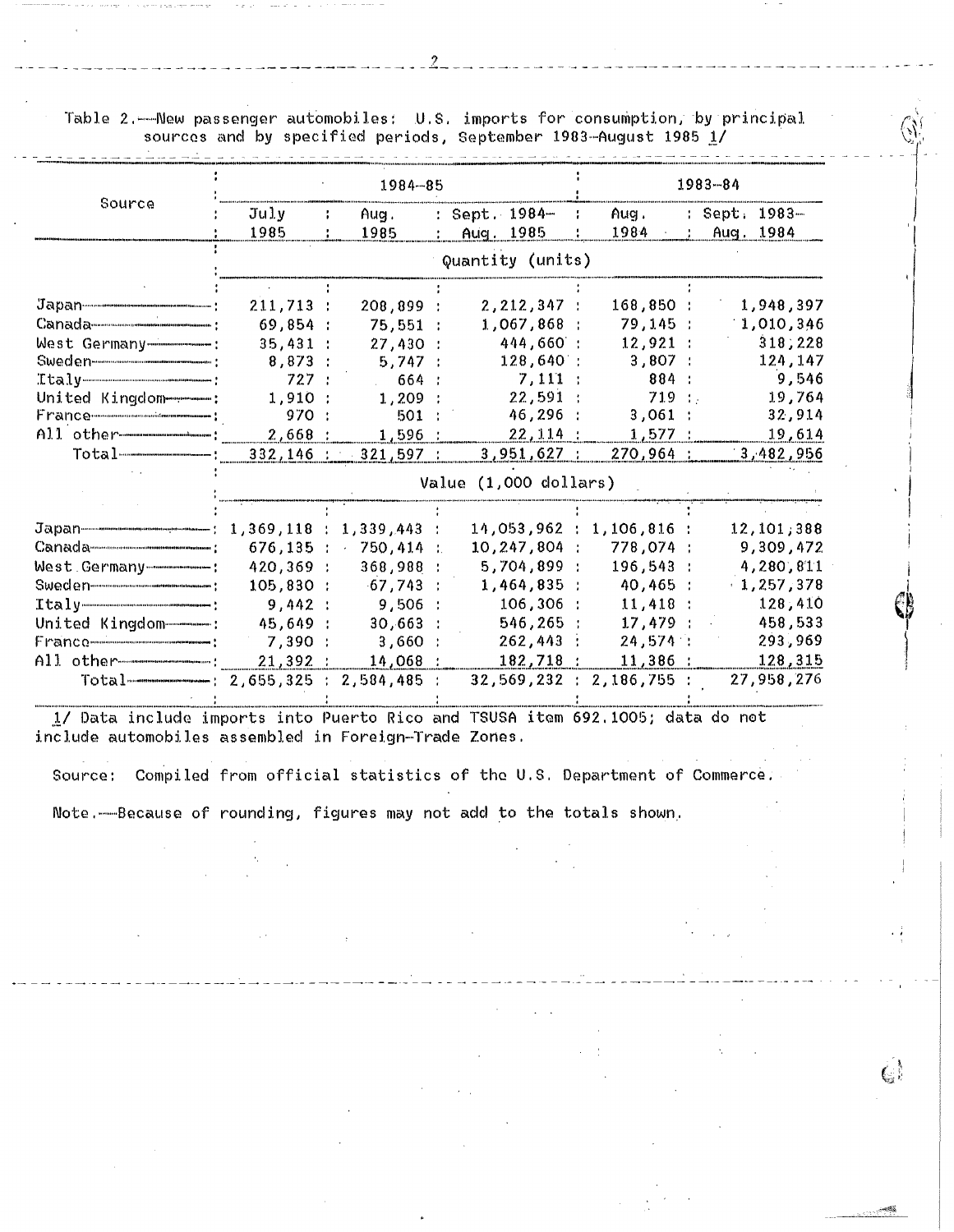Table 3.--Lightweight automobile trucks 1/ and bodies and cab/chassis for lightweight automobile trucks: U.S. imports for consumption, by principal sources and by specified periods, September 1983-August 1985 2/

|              | $1984 - 85$  |  |                                       |  |                                                        | $1983 - 84$  |  |                              |  |
|--------------|--------------|--|---------------------------------------|--|--------------------------------------------------------|--------------|--|------------------------------|--|
| Source       | July<br>1985 |  | Aug.<br>1985                          |  | $\therefore$ : Sept. 1984-<br>. : Aug. 1985            | Aug.<br>1984 |  | : Sept. 1983-<br>: Aug. 1984 |  |
|              |              |  |                                       |  | $\lceil$ Quantity $\lceil$ (units $\lceil$ 3/ $\lceil$ |              |  |                              |  |
|              |              |  |                                       |  |                                                        |              |  |                              |  |
|              |              |  | $79,523$ ; 62,304 :                   |  | $725,562$ ;                                            | 19.790:      |  | 526,909                      |  |
|              |              |  | $13,736$ : $17,428$ :                 |  | $322,805$ :                                            | 20.491:      |  | 343,250                      |  |
| All other "" |              |  | $3,019$ : 2,438 :                     |  | $26,424$ :                                             |              |  | 1,118                        |  |
|              | 96,278:      |  | $82,170$ :                            |  | 1,074,791:                                             | 70.288:      |  | 871,277                      |  |
|              |              |  |                                       |  | Value (1,000 dollars)                                  |              |  |                              |  |
|              |              |  |                                       |  |                                                        |              |  |                              |  |
|              | 343,464:     |  | 271,808:                              |  | $3.076.815$ :                                          | 202,430:     |  | 2,175,877                    |  |
|              | 121,649:     |  | $161,563$ :                           |  | $2,895,635$ :                                          | 185,891:     |  | 2,746,591                    |  |
|              |              |  | $22,382$ : 18,142 : 194,807 : 5,792 : |  |                                                        |              |  | 17,227                       |  |
|              | 487,495:     |  | 451,513:                              |  | 6,167,257 :                                            | $394, 113$ : |  | 4,939,695                    |  |
|              |              |  |                                       |  |                                                        |              |  |                              |  |

1/ Defined as not over 10,000 pounds gvw.

 $\sim 10$ 

2/ Partially estimated, all data include imports into Puerto Rico.

3/ Quantity data include complete trucks and cab/chassis, but exclude bodies.

Source: Compiled from official statistics of the U.S. Department of Commerce, except as noted.

Note.--Because of rounding, figures may not add to the totals shown.

3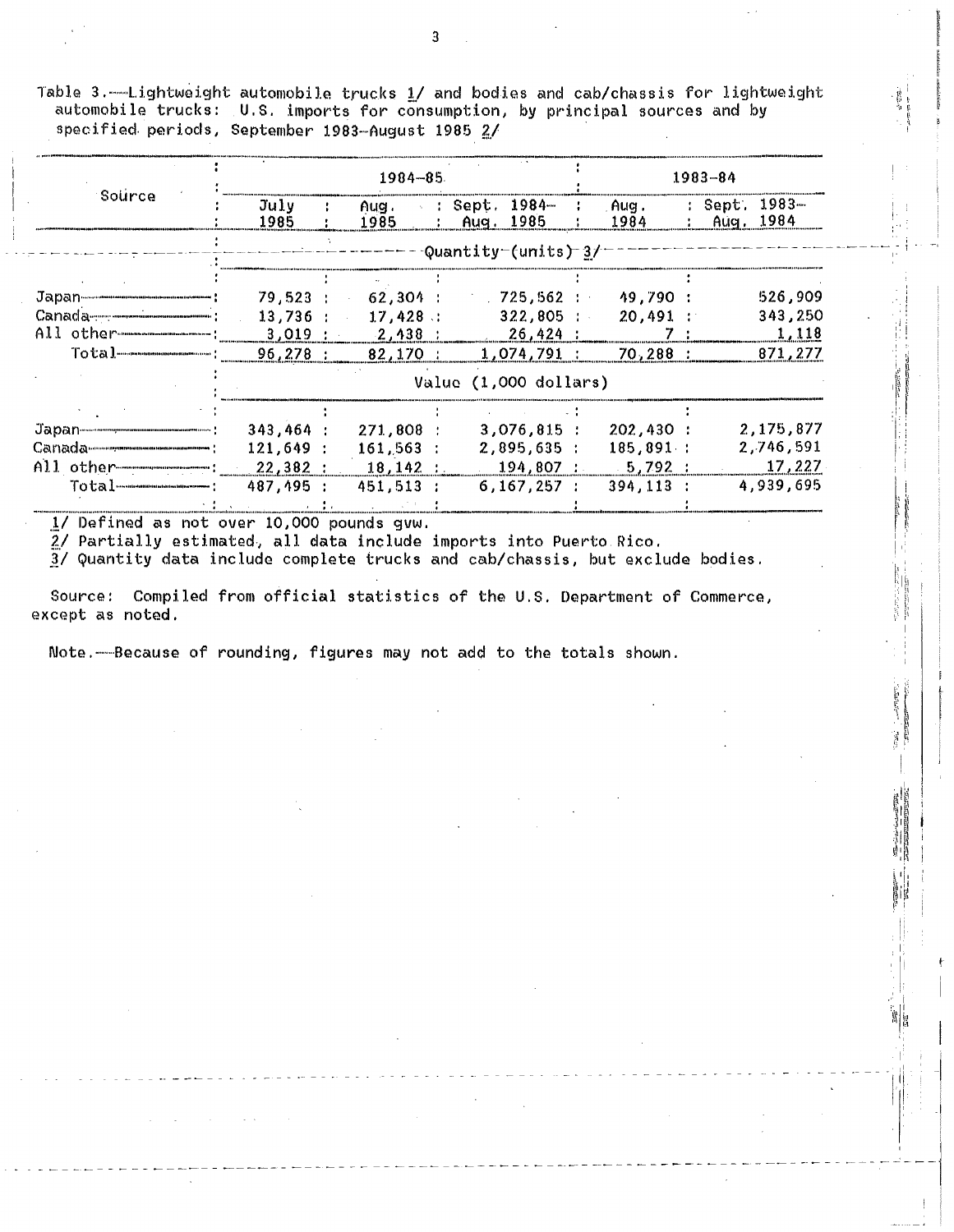Table 4.—New passenger automobiles: U.S. exports of domestic merchandise, by principal markets and by specified periods, September 1983-August 1985  $\cdot$ 1984-85 1983-84 Market July  $\ddot{\bullet}$ Aug. : Sept. 1984-Aug. : Sept. 1983-1985 1984 -1985 Aug. 1985 Aug. 1984 Quantity (units) Canada-49,875 :  $32,911:$ 641,277 :  $30,464:$ 585,898 Japan-------------109 :  $11:$  $1,438:$  $133:$ 2,250 All other- $2,183:$ 27,082 647 :  $23,692:$  $1,057:$ Total- $52,167:$  $33,569:$  $666,407:$  $31,654:$ <u>615,230</u> Value (1,000 dollars) **Canada-**432,813 : 274,696 : 5,340,169 : 236,329 : 4,454,733 Japan- $1,146:$ 31,248  $21,142:$  $1,385:$ 146 : All other 24,727 7,907 277,936 :  $13,056$ 318,625 Total-458,686 : 282,749 :  $5,639,247:$ 250,770 : 4,804,606 Source: Compiled from official statistics of the U.S. Department of Commerce. Note.--Because of rounding, figures may not add to the totals shown.

Λ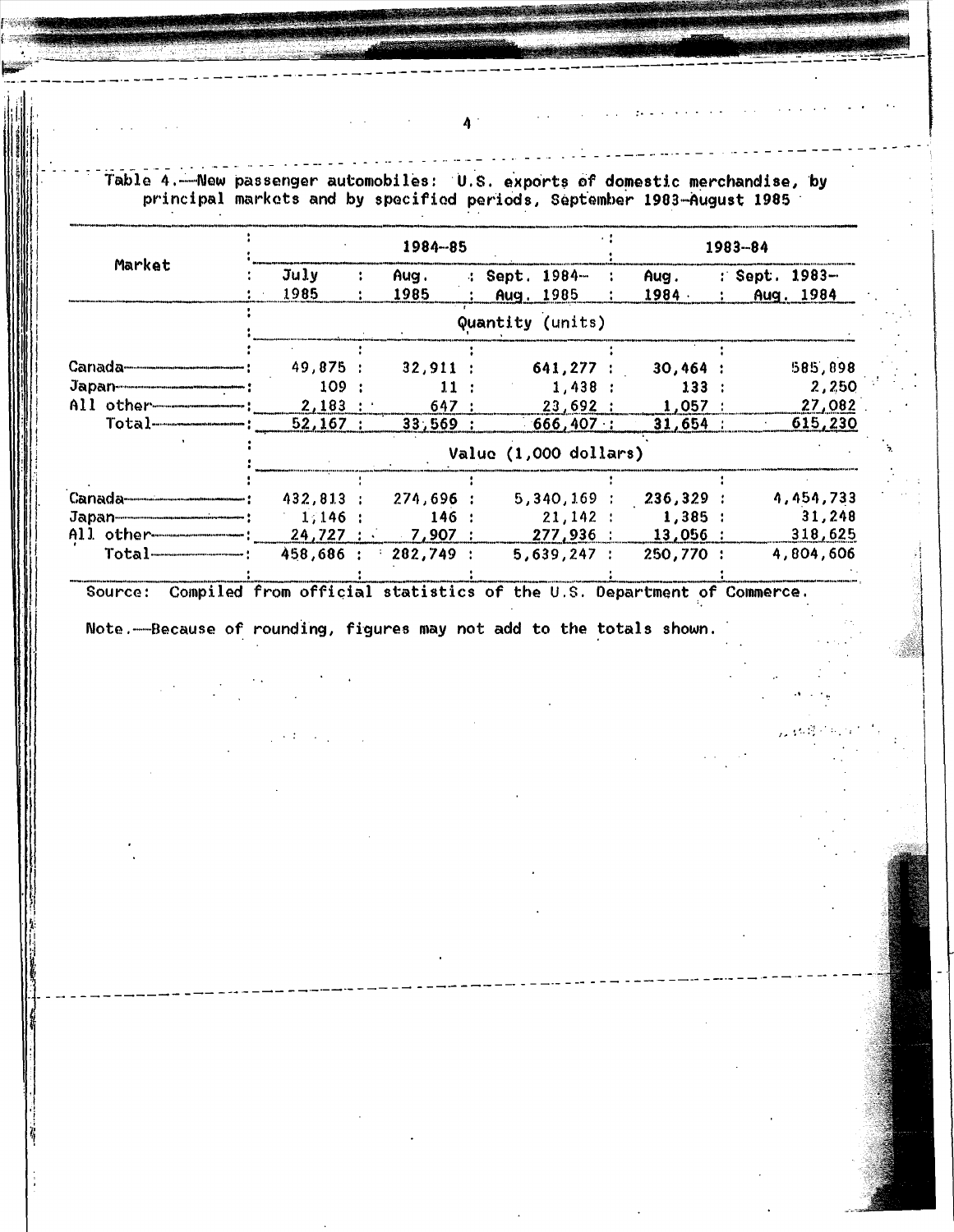Table 5.-Lightweight automobile trucks 1/ and bodies and cab/chassis for lightweight automobile trucks: U.S. exports of domestic merchandise, by principal markets and by specified periods, September 1983-August 1985 2/

|                                                  | $1984 - 85$  |  |              |           |                            |   | $1983 - 84$  |  |               |           |
|--------------------------------------------------|--------------|--|--------------|-----------|----------------------------|---|--------------|--|---------------|-----------|
| Market                                           | July<br>1985 |  | Aug.<br>1985 | $\cdot$ . | : Sept. 1984-<br>Aug. 1985 | ÷ | Aug.<br>1984 |  | : Sept. 1983- | Aug. 1984 |
|                                                  |              |  |              |           | $-$ Quantity-(units) 3/    |   |              |  |               |           |
|                                                  |              |  |              |           |                            |   |              |  |               |           |
| $\text{Gangda}$ . The continuum of $\text{Gang}$ | $10,318$ :   |  | 9,554:       |           | $120, 292$ :               |   | 5,827:       |  |               | 102,432   |
| All other                                        | 1.103:       |  | $305$ :      |           | 14,136:                    |   | 540:         |  |               | 16,985    |
| $\text{Total}$ $\text{}}$                        | $11,421$ :   |  | 9.859:       |           | 134,428:                   |   | 6.367:       |  |               | 119,417   |
|                                                  |              |  |              |           | Value (1,000 dollars)      |   |              |  |               |           |
|                                                  |              |  |              |           |                            |   |              |  |               |           |
|                                                  | 86,554:      |  | 80,529:      |           | 992,036:                   |   | 40.275:      |  |               | 780,916   |
| All other                                        | $12,596$ :   |  | 3.327:       |           | $161,557$ :                |   | 5,509:       |  |               | 199,608   |
|                                                  | 99,150:      |  | 83,856:      |           | 1,153,593:                 |   | $45,784$ :   |  |               | 980,524   |
|                                                  |              |  |              |           |                            |   |              |  |               |           |

1/ Defined as not over 10,000 pounds quw.

 $\sim 10^{-1}$  km

2/ Partially estimated.

3/ Quantity data include complete trucks and cab/chassis, but exclude bodies.  $\mathcal{L}^{\mathcal{P}}$ 

 $\mathcal{L}$ 

ilit.

Source: Compiled from official statistics of the U.S. Department of Commerce, and except as noted.

Note. Because of rounding, figures may not add to the totals shown.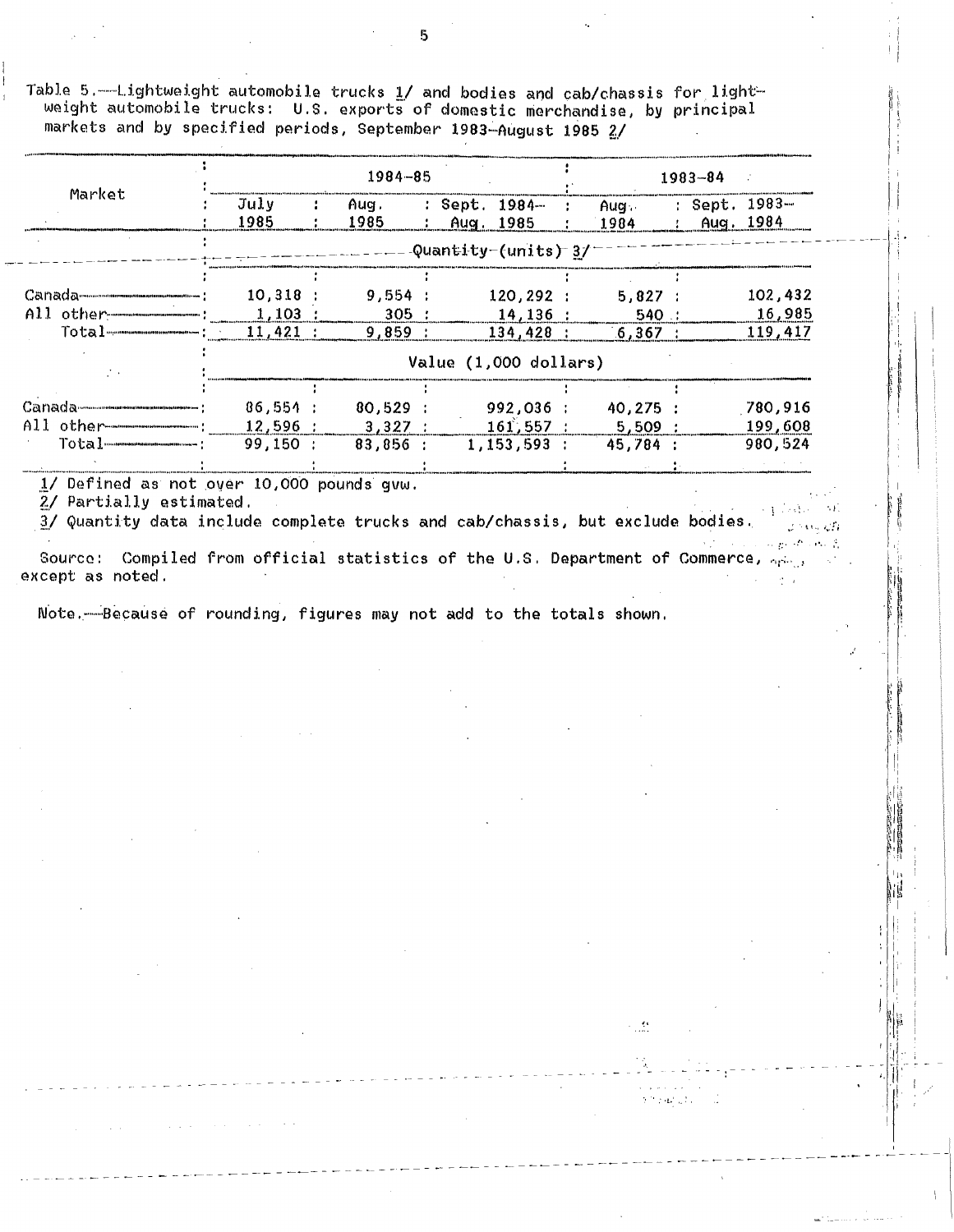Table 6. Mew passenger automobiles: Sales of domestic and imported passenger automobiles. and sales of imported passenger automobiles as a percent of total U.S. sales, by specified periods, 1984 and 1985

|                                                                                 |             |                            | Sales of-           |                            |                  |                                     | Ratio of import<br>sales to<br>total sales |      |  |
|---------------------------------------------------------------------------------|-------------|----------------------------|---------------------|----------------------------|------------------|-------------------------------------|--------------------------------------------|------|--|
| Period                                                                          |             | Domestic<br>automobiles 1/ |                     | Imported<br>automobiles 2/ | Total U.S. sales |                                     |                                            |      |  |
|                                                                                 | $1985 -$    | 1984                       |                     | 1984                       | 1985             | 1984                                | 1985                                       | 1984 |  |
|                                                                                 |             |                            |                     |                            |                  |                                     | ----------Percent                          |      |  |
|                                                                                 | 628,037:    | 583,429                    | 208, 184:           | 195, 129:                  | $836,221$ :      | 778,558                             | 24.9:                                      | 25.1 |  |
|                                                                                 | $645,317$ : | 655,016                    | 193,290:            | 186,218                    | 838,607 :        | 841,234                             | 23.0:                                      | 22.1 |  |
| Jan-Feb----1, 273, 354:1, 238, 445                                              |             |                            | 401,474:            | 381,347                    |                  | $1,674,828$ : 1, 619, 792           | 24.0:                                      | 23.5 |  |
|                                                                                 | 768.927:    | $756, 164$ :               | 201, 341:           | 205,947:                   | 970,268          | $962, 111$ :<br>$\mathcal{A}^{\pm}$ | 20.8:                                      | 21.4 |  |
|                                                                                 |             |                            | $602, 815$ :        | 587,294                    | 2,645,096        | 12,581,903                          | 22.8:                                      | 22.7 |  |
| $Ppr11$ $788,282;$                                                              |             | 721.091:                   | $198, 241$ :        | 174,311                    | $986,523$ :      | 895,402                             | 20.1:                                      | 19.5 |  |
|                                                                                 |             |                            | 801,056:            | 761,605                    | 3,631,619        | 13,477,305                          | 22.1:                                      | 21:9 |  |
| May 207,590 :                                                                   |             | 803,273                    | 262,344             | 243,326                    |                  | $1,066,934$ : 1,046,599             | 24.6:                                      | 23.2 |  |
|                                                                                 |             |                            | : 1,063,400         | : 1,004,931                |                  | 4,698,553;4,523,904                 | 22.6:                                      | 22.2 |  |
|                                                                                 |             | 727.370                    | 248.659             | 223,688:                   | 925,334 :        | 951,058                             | 26.9:                                      | 23.5 |  |
| Jan-June---14,314,828 :4,246,343                                                |             |                            | : 1, 312, 059       | :1,228,619<br>$\sim 10$    |                  | $5,623,887$ : $5,474,962$           | 23.3 :                                     | 22.4 |  |
|                                                                                 |             | 684, 112:                  | 266,803             | 205,617:                   | 900, 330 :       | 889,729                             | 29.6:                                      | 23.1 |  |
| Jan-July -- : 4, 948, 355 : 4, 930, 455 : 1, 578, 862 : 1, 434, 236             |             |                            |                     |                            |                  | $6,524,217$ : $6,364,691$           | 24.2:                                      | 22.5 |  |
| August---------------- : 1,000,695 :                                            |             | $630,469$ :                | 255,931:            | 211,730                    | 1,256,626        | 815,199                             | 20.4 :                                     | 26.0 |  |
|                                                                                 |             |                            |                     |                            |                  |                                     | 23.6:                                      | 22.9 |  |
| September-1 839,382 :                                                           |             |                            | 556,672 : 236,669 : | 176,358                    | : 1,076,051:     | 743,030 :                           | 22.0:                                      | 23.7 |  |
| Jan-Sept-----:6,788,432 :6,100,596 :2,071,462 :1,822,324 : 8,856,894 :7,922,920 |             |                            |                     |                            |                  |                                     | 23.4                                       | 23.0 |  |
|                                                                                 |             |                            |                     |                            |                  |                                     |                                            |      |  |

1/ Domestic automobile sales include U.S. and Canadian-built automobiles sold in the United States.

2/ Does not include automobiles imported from Canada.

Source: Automotive News.

 $\omega \rightarrow \omega$ 

 $\sim$ 

Table 7.— New passenger automobiles: Price indexes, by specified periods, 1984 and 1985

|                                         |                   |                     | $(1967 = 100)$    |                             |                                 |                   |  |  |  |  |
|-----------------------------------------|-------------------|---------------------|-------------------|-----------------------------|---------------------------------|-------------------|--|--|--|--|
|                                         |                   | 1985                |                   | 1984 and 1985               |                                 |                   |  |  |  |  |
| Item                                    | July<br>÷<br>1985 | August<br>÷<br>1985 | Percent<br>change | August<br>$\cdot$ :<br>1984 | August<br>$\cdot$<br>1985<br>11 | Percent<br>change |  |  |  |  |
| Consumer Price                          |                   |                     |                   |                             |                                 |                   |  |  |  |  |
| In dexT<br>Unadjusted----<br>Seasonally | 214.7:            | 214.6:              | 0                 | 208.1                       | 214.6:                          | $+3.1$            |  |  |  |  |
| adjusted-------<br>Producer Price       | 214.9:            | 215.7:              | $+0.4 :$          | 209.4                       | 215.7:<br>法一个                   | $+3.0$            |  |  |  |  |
| Indeed:<br>$Unadjusted$ $$              | 228.8:            | 227.9:              | $-0.4$ :          | 221.3                       | 227.9:                          | $+3.0$            |  |  |  |  |
| Seasonally<br>adjusted----              | 229.0:            | 228.6               | $-0.2$ :          | 221.7                       | 228.6:                          | $+3.1$            |  |  |  |  |

Source: U.S. Department of Labor.

6

 $\Delta \sim 10^7$ 

 $C^{\frac{1}{2}}$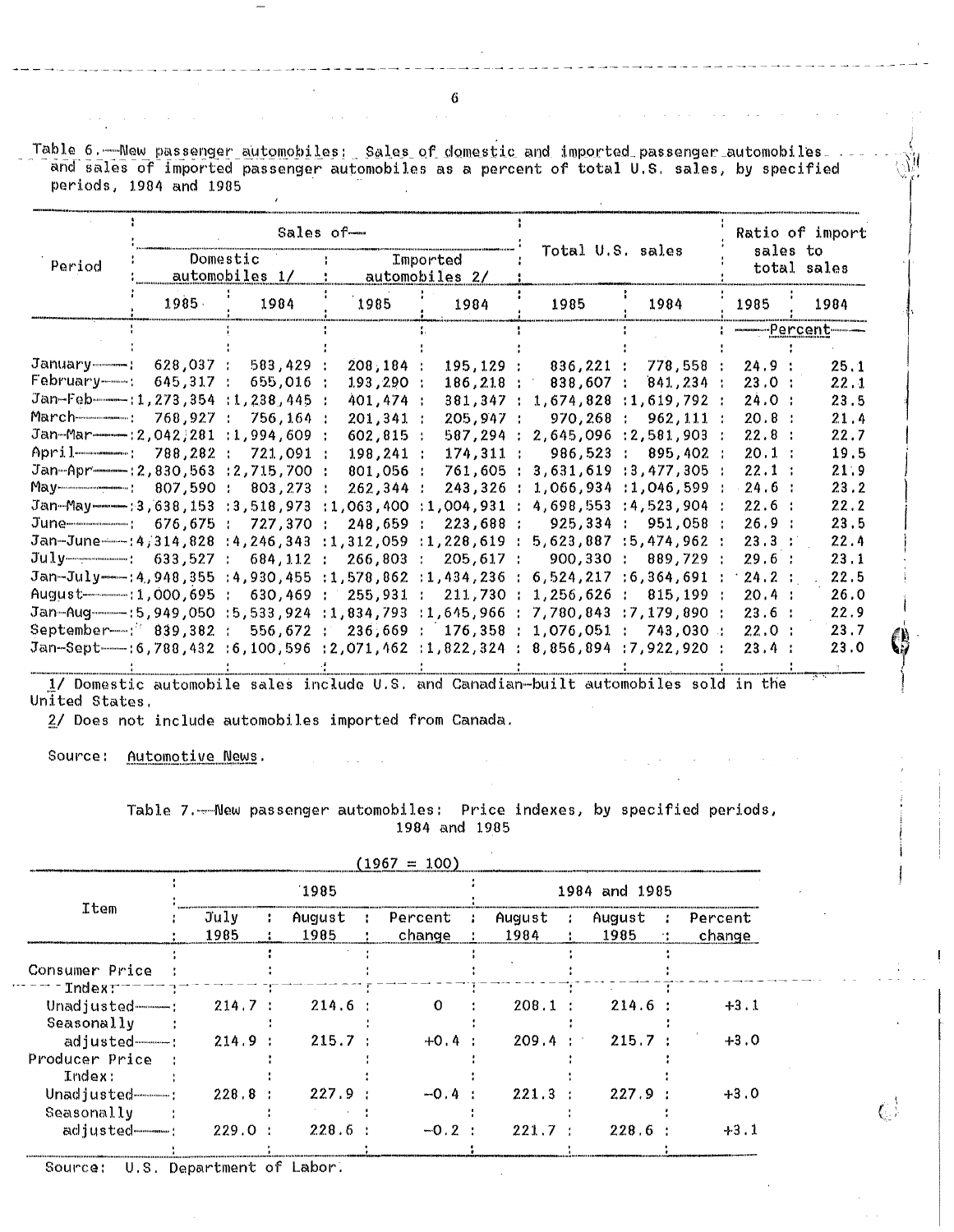| Source and size category                                                                                | :Retail price changes in :<br>:dollars, September 1985 :<br>$(+ or -)$ | Percent<br>change |
|---------------------------------------------------------------------------------------------------------|------------------------------------------------------------------------|-------------------|
| U.S. producers:                                                                                         |                                                                        |                   |
|                                                                                                         | $+400:$                                                                | $+3.0$            |
| $\epsilon = 1/\epsilon$ . $1/\epsilon$ . The contract of the complete second construction of $\epsilon$ | ‴+350 <sup>–</sup> !`                                                  | 7.2.9             |
|                                                                                                         | $+320:$                                                                | $+2.7$            |
| European Economic Community pro-                                                                        |                                                                        |                   |
| ducers:                                                                                                 |                                                                        |                   |
|                                                                                                         | $+175$ to $+200$ :                                                     | N/A               |
|                                                                                                         | $+280$ to $+435$ :                                                     | N/A               |
|                                                                                                         | $+220$ to $+855$ :                                                     | N/A               |
| Japanese producers:                                                                                     |                                                                        |                   |
|                                                                                                         | $+50$ to $+470$ :                                                      | N/A               |
|                                                                                                         | $+200$ to $+300$ :                                                     | N/A               |
|                                                                                                         | $+400:$                                                                | N/A               |
|                                                                                                         |                                                                        |                   |

Table 8.——New passenger automobiles: Retail price changes in the<br>U.S. market, during September 1985

1/ Nonweighted average price changes including optional equipment for entire 1985 model line (adjusted to reflect equipment additions or deletions).

Source: Automotive News, September 1985.